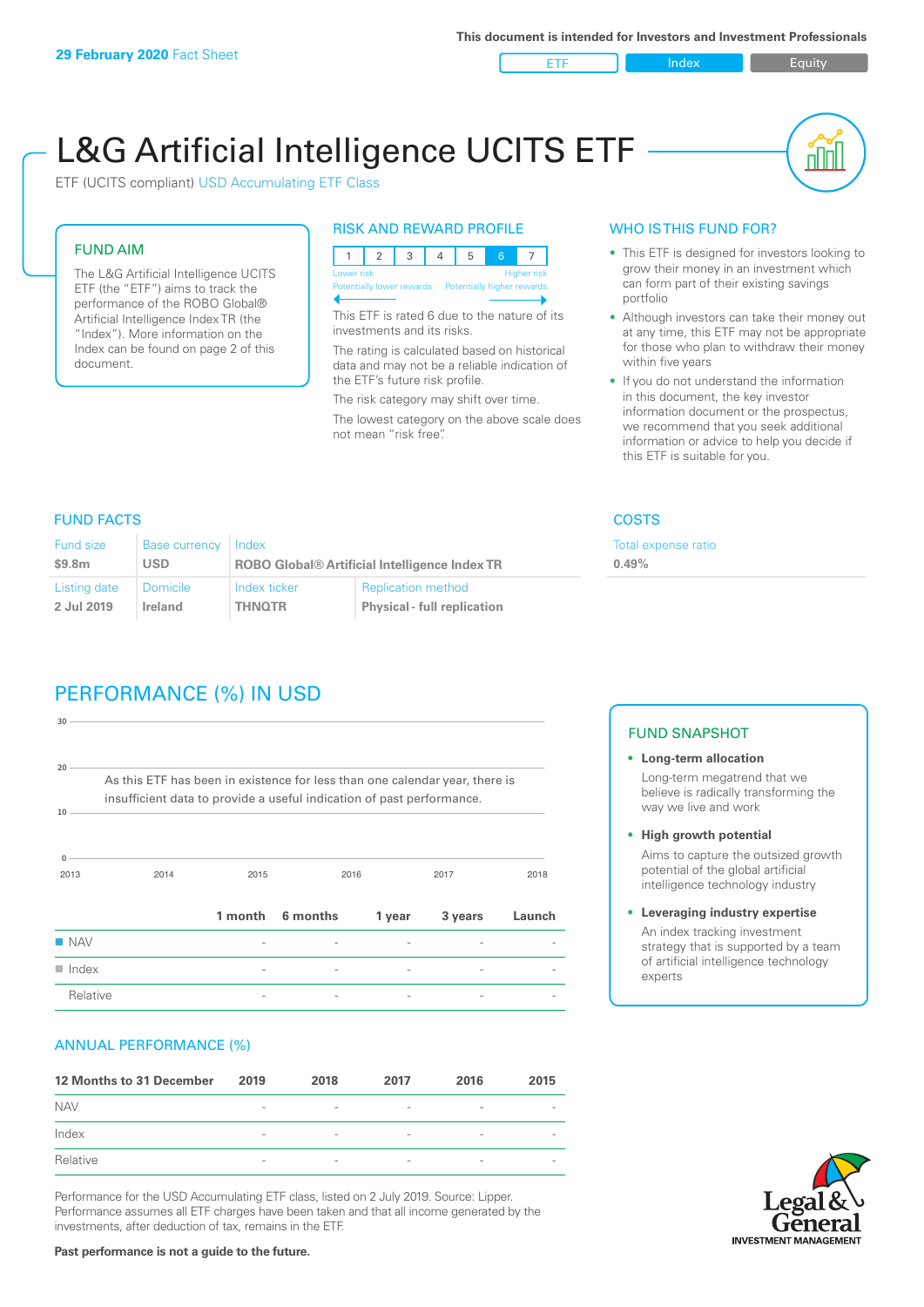## L&G Artificial Intelligence UCITS ETF

ETF (UCITS compliant) USD Accumulating ETF Class

### INDEX BREAKDOWN

The breakdowns below relate to the Index. The ETF's portfolio may deviate from the below. All data source LGIM unless otherwise stated. Totals may not sum to 100% due to rounding.



| ■ Business Process    | 18.6 |
|-----------------------|------|
| ■ Network & Security  | 12.7 |
| ■ Big Data/Analytics  | 12.4 |
| ■ Semiconductor       | 12.2 |
| Ecommerce             | 110  |
| ■ Consumer            | 8.9  |
| Cloud Providers       | 87   |
| ■ Cognitive Computing | 74   |
| <b>Healthcare</b>     | 47   |
| $\blacksquare$ Other  | 3.6  |
|                       |      |



| ■ USD              | 85.9 |
|--------------------|------|
| EUR                | 4.0  |
| $\blacksquare$ GBP | 3.1  |
| $\blacksquare$ TWD | 2.1  |
| $H$ HKD            | 2.0  |
| $\blacksquare$ JPY | 1.3  |
| $\blacksquare$ AUD | 1.2  |
| $\blacksquare$ CNY | 0.4  |
|                    |      |
|                    |      |

■ Top 10 constituents 19.5% Rest of Index 80.5% No. of constituents in Index 72

### TOP 10 CONSTITUENTS (%)

| Alteryx                 | 2.2            |
|-------------------------|----------------|
| Nvidia                  | 2 <sub>1</sub> |
| Nuance Communications   | 2 O            |
| HubSpot                 | 2 O            |
| Tesla                   | 2 O            |
| <b>Tencent Holdings</b> | 20             |
| Salesforce.com          | 18             |
| Amazon                  | 1.8            |
| Microsoft               | 1.8            |
| iRobot                  | 18             |
|                         |                |

#### INDEX DESCRIPTION

The Index aims to track the performance of a basket of companies that have a distinct portion of their business and revenue derived from the field of Artificial Intelligence, and the potential to grow within this space through innovation and/or market adoption of their products and/or services.

The index is comprised of companies which are publicly traded on various stock exchanges around the world that are exposed to the "Artificial Intelligence" theme as defined by ROBO Global®. ROBO Global® created and maintains a unique database of companies across the globe that have a portion of their business and revenue associated with Artificial Intelligence and enabling technologies. The ROBO Global® Industry Classification currently identifies 11 subsectors of the Artificial Intelligence theme that present a suitable level of product and technology maturity to carry high growth and returns potential.

A company is only eligible for inclusion in the Index if it is of a sufficient size (determined by reference to the total market value of its shares) and it is sufficiently "liquid" ( a measure of how actively its shares are traded on a daily basis). Within the Index, companies are weighted according a modified AI-factor weighting scheme. The Index is rebalanced quarterly in March, June, September and December.

#### INVESTMENT MANAGER

GO ETF Solutions LLP is the investment manager for each of the exchange traded funds (ETFs) issued by Legal & General UCITS ETF Plc and is responsible for the day-to-day investment management decisions for this ETF. The team is highly experienced with respect to all aspects relating to the management of an ETF portfolio, including collateral management, OTC swap trading, adherence to UCITS regulations and counterparty exposure and monitoring.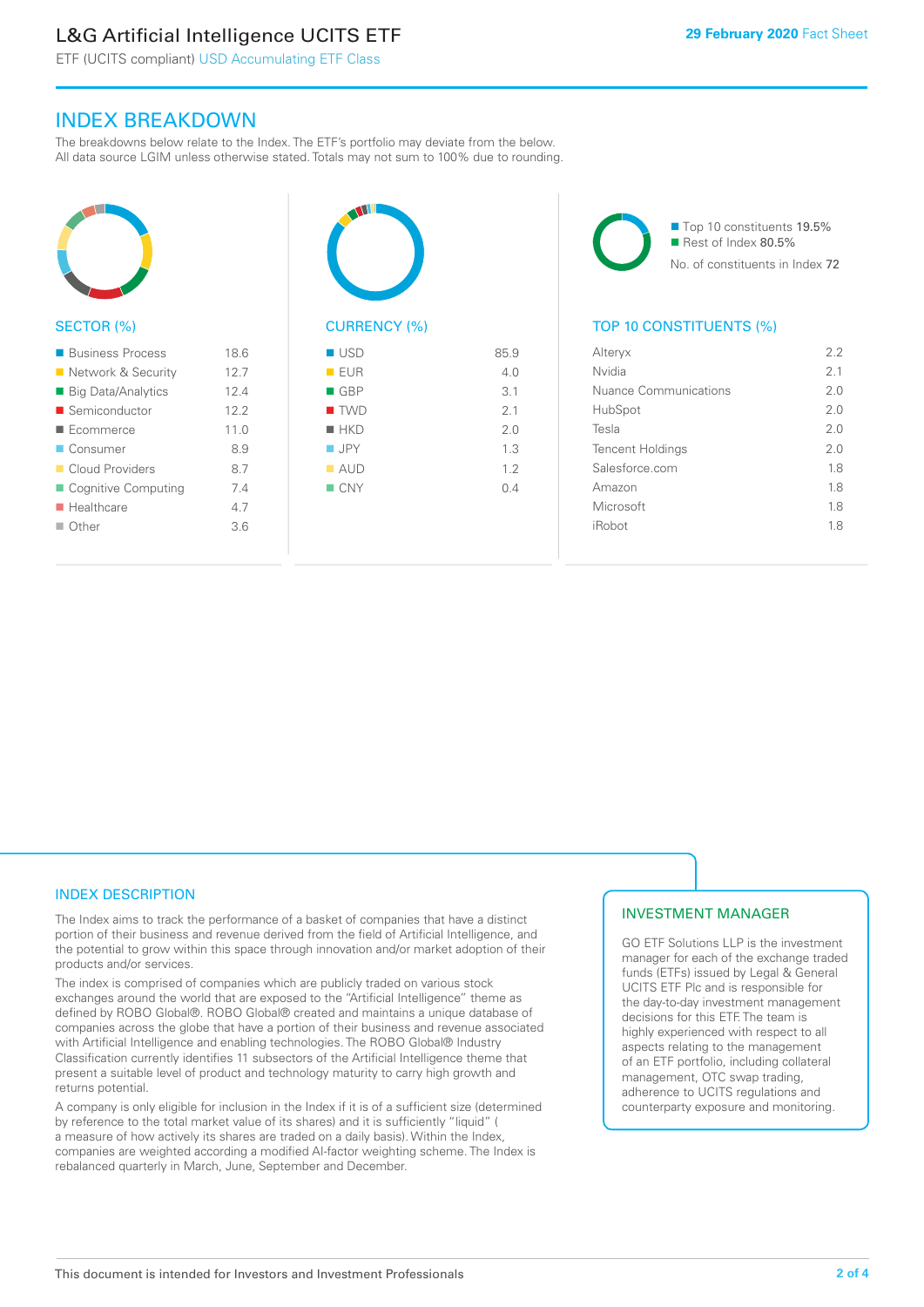# L&G Artificial Intelligence UCITS ETF

ETF (UCITS compliant) USD Accumulating ETF Class

#### KEY RISKS

- The value of an investment and any income taken from it is not guaranteed and can go down as well as up; you may not get back the amount you originally invested.
- Third party service providers (such as counterparties entering into financial derivative instruments with the ETF or the ETF's depositary) may go bankrupt and fail to pay money due to the ETF or return property belonging to the ETF.
- As the Index includes micro, small and medium-sized publicly traded companies, the ETF is subject to the risk that such companies may be more vulnerable to adverse business or economic events and greater and more unpredictable price changes than larger companies or the stock market as a whole.
- The ETF is subject to the risks associated with technology-focused companies and are particularly vulnerable to rapid developments in technology (which may leave their products out-of-date), government regulation and competition from domestic and foreign competitors who may have lower production costs. Such companies may also have difficulties establishing and maintaining patents, copyrights, trademarks and trade secrets relating to their products which could negatively affect their value.
- It may not always be possible to buy and sell ETF shares on a stock exchange or at prices closely reflecting the NAV.
- If the Index provider stops calculating the Index or if the ETF's license to track the Index is terminated, the ETF may have to be closed.

For more information, please refer to the key investor information document on our website Ø

#### TRADING INFORMATION

| <b>Exchange</b>           | <b>Currency ISIN</b> |                                   | <b>SEDOL</b> | Ticker | <b>Bloomberg</b> |
|---------------------------|----------------------|-----------------------------------|--------------|--------|------------------|
| London Stock Exchange USD |                      | IE00BK5BCD43 BKF34R8 AIAI         |              |        | AIAI I N         |
| London Stock Exchange GBX |                      | IE00BK5BCD43 BKF39F1 AIAG         |              |        | AIAG I N         |
| Borsa Italiana            | <b>FUR</b>           | IE00BK5BCD43 BKF34O7 AIAI         |              |        | AIAI IM          |
| Deutsche Börse            | <b>FUR</b>           | DE000A2PPAU8 BJXP9P2 XMLD XMLD GY |              |        |                  |

The currency shown is the trading currency of the listing.



#### SPOTLIGHT ON LEGAL & GENERAL INVESTMENT MANAGEMENT

We are one of Europe's largest asset managers and a major global investor, with assets under management of £1,196.2 billion (as at 31 December 2019). We work with a wide range of global clients, including pension schemes, sovereign wealth funds, fund distributors and retail investors.

Source: LGIM internal data as at 31 December 2019. The AUM disclosed aggregates the assets managed by LGIM in the UK, LGIMA in the US and LGIM Asia in Hong Kong. The AUM includes the value of securities and derivatives positions.

### COUNTRY REGISTRATION



#### AVAILABILITY

| ISA eligible                    | Yes |
|---------------------------------|-----|
| SIPP eligible                   | Yes |
| <b>UK Fund Reporting Status</b> | Yes |

#### TO FIND OUT MORE



Call **0345 070 8684**



Lines are open Monday to Friday 8.30am to 6.00pm. We may record and monitor calls. Call charges will vary.